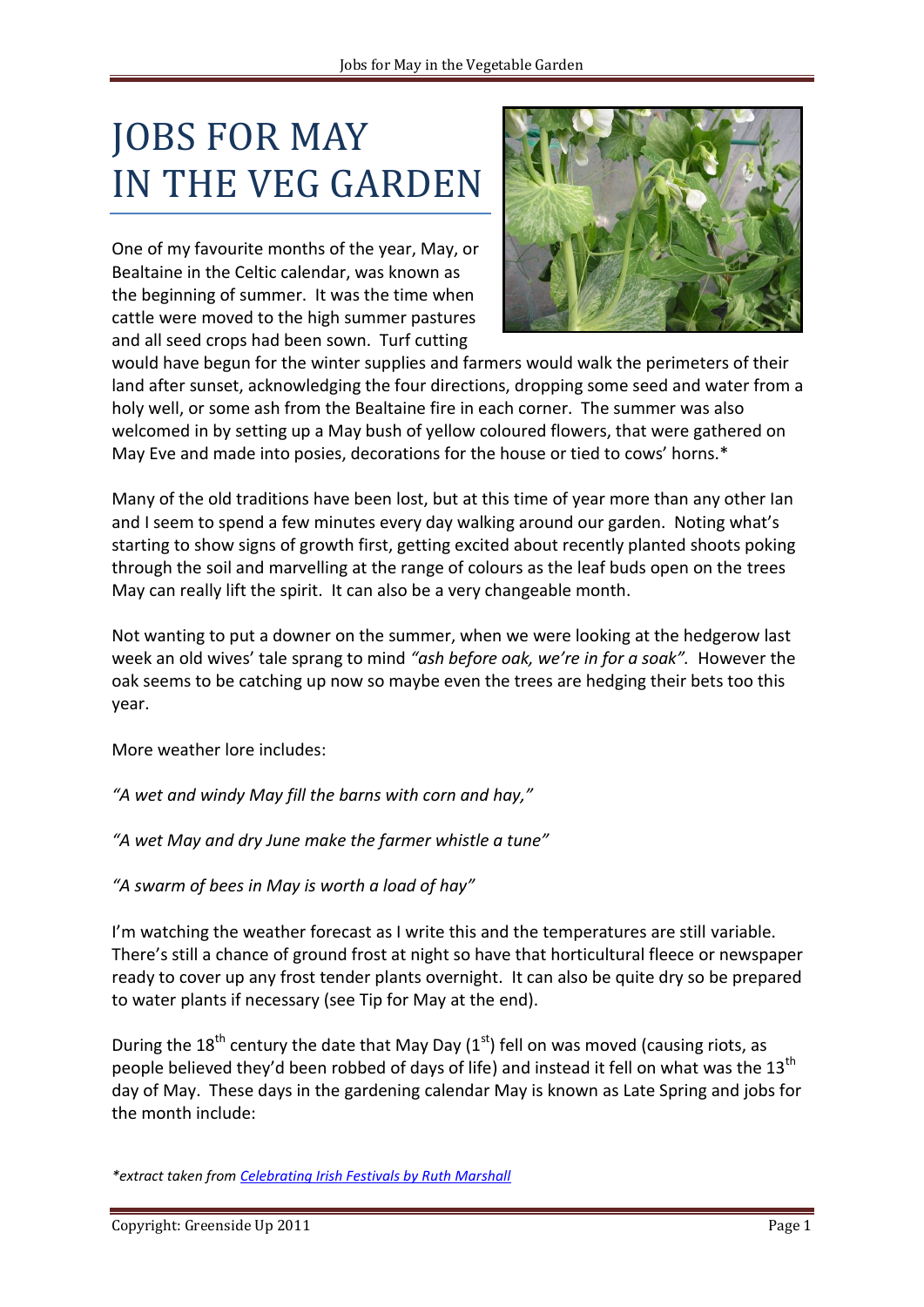- 1. Keep hoeing the weeds. Just a short time spent weeding each week will save lots of tough, hard work later in the summer.
- 2. If you sowed broad beans earlier in the year, keep an eye out for blackfly. They especially love the fleshy tops of the plants but can be sprayed off with a jet of water.
- 3. Keep thinning seedlings to prevent overcrowding. Remove the weakest, eating the thinnings as you go.
- 4. Make a nettle 'tea'. Nettles are full of nutrients nitrogen and potash in particular and will give a great boost to growing plants. Tie up a bunch of nettles in an old net curtain and suspend in a rain butt or old dustbin filled with water. Leave it for about a month to stew. The resultant brew can be watered onto plants. The colour of the liquid should resemble weak tea so water it down if it looks too strong.
- 5. Members of the brassica family (the leafy veg such as cabbages and kale) are slow growing and take up a lot of room. Sow quicker growing crops in the gaps such as radish or lettuce (known as intercropping).



6. Cover strawberry plants with netting before they fruit to prevent birds pecking away at them. Also lay straw around the bases of the plants which will keep the fruit clean as they're kept off the soil and harder for the slugs to get to. Alternatively plant them through weed membrane fabric if you're starting a new patch.

7. If you started leeks off in seed trays, plant them out once they're pencil thickness. Make a hole with a dibber (or

something similar); carefully drop the leek into the hole and water in. Avoid filling the hole with soil but let the soil fall in naturally to aid blanching of the stem.

8. Although encouraging birds into your plot is a good thing (song thrushes eat snails), we don't want them to eat emerging seedlings and fruit. Make bird scarers that can be secured around some of the beds using old CDs tied to canes – the reflections of the sun will help to keep the birds off. Prickly twigs can also be poked into soil around peas and onion sets to prevent pigeons (or cats) digging them up.



- 9. Earth up early potatoes by bringing soil up around their stems and remember to protect their tender shoots with horticultural fleece, straw or newspaper if there's a heavy frost warning.
- 10. Keep on sowing. Once a batch of seedlings emerges sow another row which will give you a steady supply over the summer months.